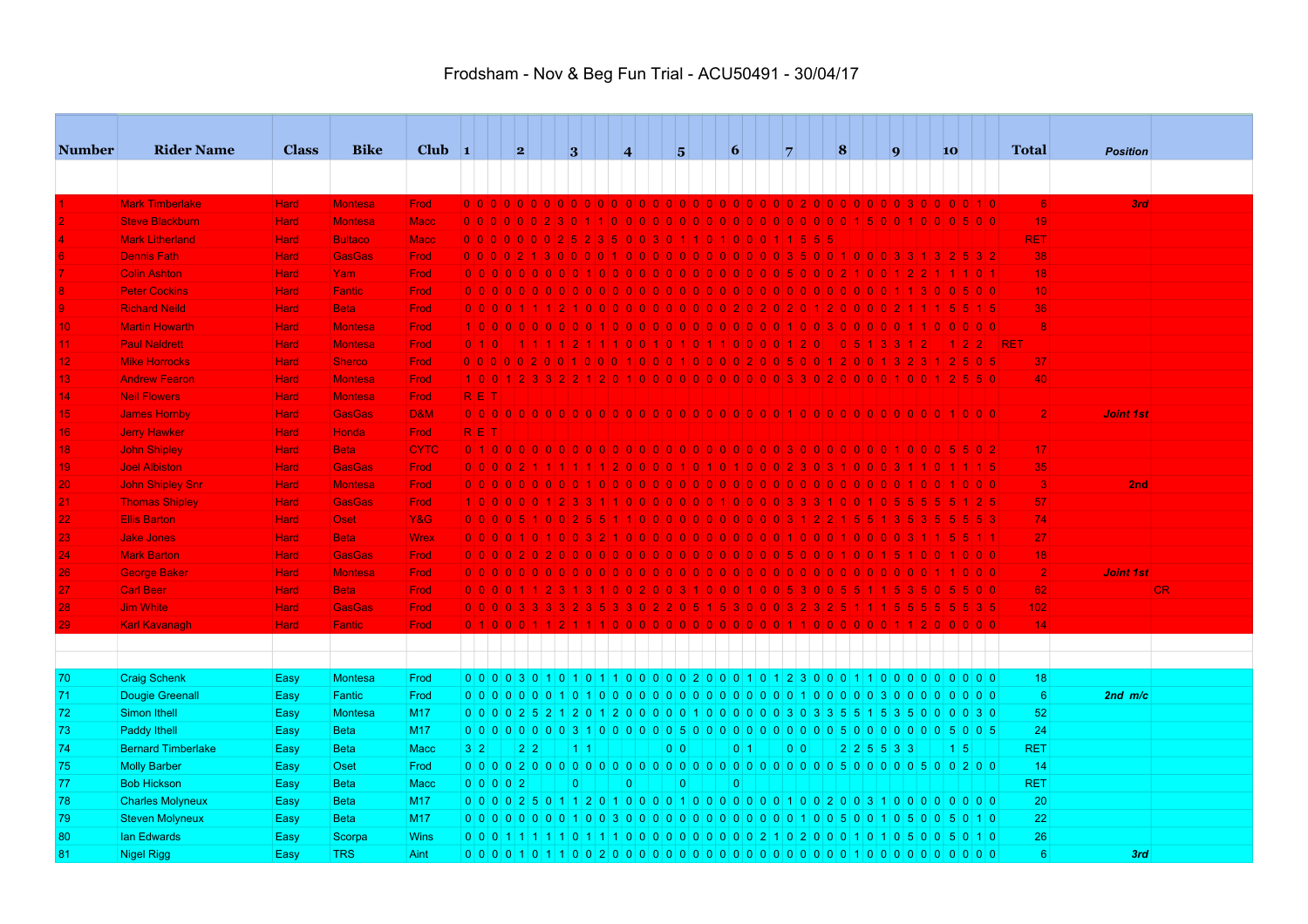| <b>Number</b> | <b>Rider Name</b>     | <b>Class</b> | <b>Bike</b>   | Club $\vert 1 \vert$ | $\vert \vert$ 2 |  | 3 |  |                                                                                     |  | $\vert \vert$ 6 |  |  |  | 9 | $\vert$ 10 |  | <b>Total</b> | <b>Position</b> |  |
|---------------|-----------------------|--------------|---------------|----------------------|-----------------|--|---|--|-------------------------------------------------------------------------------------|--|-----------------|--|--|--|---|------------|--|--------------|-----------------|--|
|               |                       |              |               |                      |                 |  |   |  |                                                                                     |  |                 |  |  |  |   |            |  |              |                 |  |
|               |                       |              |               |                      |                 |  |   |  |                                                                                     |  |                 |  |  |  |   |            |  |              |                 |  |
| 82            | <b>Geoff Albiston</b> | Easy         | Beta          | Frod                 |                 |  |   |  |                                                                                     |  |                 |  |  |  |   |            |  | 14           |                 |  |
| 83            | <b>Ted Mackman</b>    | Easy         | Oset          | Frod                 |                 |  |   |  | 0 0 0 0 3 2 2 3 2 1 1 0 3 3 3 0 0 0 0 0 0 0 0 0 0 0 1 0 0 0 1 0 0 3 5 5 5 5 5 3 3 3 |  |                 |  |  |  |   |            |  | 57           |                 |  |
| 85            | Lisa Henry            | Easy         | <b>GasGas</b> | Frod                 |                 |  |   |  |                                                                                     |  |                 |  |  |  |   |            |  | $-5$         | 1st             |  |
| 86            | John Baldwin          | Easy         | <b>Beta</b>   | Frod                 |                 |  |   |  |                                                                                     |  |                 |  |  |  |   |            |  | 28           |                 |  |
| 87            | Mark Diggle           | Easy         | Sherco        | Frod                 |                 |  |   |  |                                                                                     |  |                 |  |  |  |   |            |  | 17           |                 |  |
|               |                       |              |               |                      |                 |  |   |  |                                                                                     |  |                 |  |  |  |   |            |  |              |                 |  |
|               |                       |              |               |                      |                 |  |   |  |                                                                                     |  |                 |  |  |  |   |            |  |              |                 |  |
|               |                       |              |               |                      |                 |  |   |  |                                                                                     |  |                 |  |  |  |   |            |  |              |                 |  |
|               |                       |              |               |                      |                 |  |   |  |                                                                                     |  |                 |  |  |  |   |            |  |              |                 |  |
| m/c           | Most Cleans           |              |               |                      |                 |  |   |  |                                                                                     |  |                 |  |  |  |   |            |  |              |                 |  |
| <b>CR</b>     | Changed Route         |              |               |                      |                 |  |   |  |                                                                                     |  |                 |  |  |  |   |            |  |              |                 |  |
| RI            | Retired               |              |               |                      |                 |  |   |  |                                                                                     |  |                 |  |  |  |   |            |  |              |                 |  |
|               |                       |              |               |                      |                 |  |   |  |                                                                                     |  |                 |  |  |  |   |            |  |              |                 |  |
|               |                       |              |               |                      |                 |  |   |  |                                                                                     |  |                 |  |  |  |   |            |  |              |                 |  |
|               |                       |              |               |                      |                 |  |   |  |                                                                                     |  |                 |  |  |  |   |            |  |              |                 |  |
|               |                       |              |               |                      |                 |  |   |  |                                                                                     |  |                 |  |  |  |   |            |  |              |                 |  |
|               |                       |              |               |                      |                 |  |   |  |                                                                                     |  |                 |  |  |  |   |            |  |              |                 |  |
|               |                       |              |               |                      |                 |  |   |  |                                                                                     |  |                 |  |  |  |   |            |  |              |                 |  |
|               |                       |              |               |                      |                 |  |   |  |                                                                                     |  |                 |  |  |  |   |            |  |              |                 |  |
|               |                       |              |               |                      |                 |  |   |  |                                                                                     |  |                 |  |  |  |   |            |  |              |                 |  |
|               |                       |              |               |                      |                 |  |   |  |                                                                                     |  |                 |  |  |  |   |            |  |              |                 |  |
|               |                       |              |               |                      |                 |  |   |  |                                                                                     |  |                 |  |  |  |   |            |  |              |                 |  |
|               |                       |              |               |                      |                 |  |   |  |                                                                                     |  |                 |  |  |  |   |            |  |              |                 |  |
|               |                       |              |               |                      |                 |  |   |  |                                                                                     |  |                 |  |  |  |   |            |  |              |                 |  |
|               |                       |              |               |                      |                 |  |   |  |                                                                                     |  |                 |  |  |  |   |            |  |              |                 |  |
|               |                       |              |               |                      |                 |  |   |  |                                                                                     |  |                 |  |  |  |   |            |  |              |                 |  |
|               |                       |              |               |                      |                 |  |   |  |                                                                                     |  |                 |  |  |  |   |            |  |              |                 |  |
|               |                       |              |               |                      |                 |  |   |  |                                                                                     |  |                 |  |  |  |   |            |  |              |                 |  |
|               |                       |              |               |                      |                 |  |   |  |                                                                                     |  |                 |  |  |  |   |            |  |              |                 |  |
|               |                       |              |               |                      |                 |  |   |  |                                                                                     |  |                 |  |  |  |   |            |  |              |                 |  |
|               |                       |              |               |                      |                 |  |   |  |                                                                                     |  |                 |  |  |  |   |            |  |              |                 |  |
|               |                       |              |               |                      |                 |  |   |  |                                                                                     |  |                 |  |  |  |   |            |  |              |                 |  |
|               |                       |              |               |                      |                 |  |   |  |                                                                                     |  |                 |  |  |  |   |            |  |              |                 |  |
|               |                       |              |               |                      |                 |  |   |  |                                                                                     |  |                 |  |  |  |   |            |  |              |                 |  |
|               |                       |              |               |                      |                 |  |   |  |                                                                                     |  |                 |  |  |  |   |            |  |              |                 |  |
|               |                       |              |               |                      |                 |  |   |  |                                                                                     |  |                 |  |  |  |   |            |  |              |                 |  |
|               |                       |              |               |                      |                 |  |   |  |                                                                                     |  |                 |  |  |  |   |            |  |              |                 |  |
|               |                       |              |               |                      |                 |  |   |  |                                                                                     |  |                 |  |  |  |   |            |  |              |                 |  |